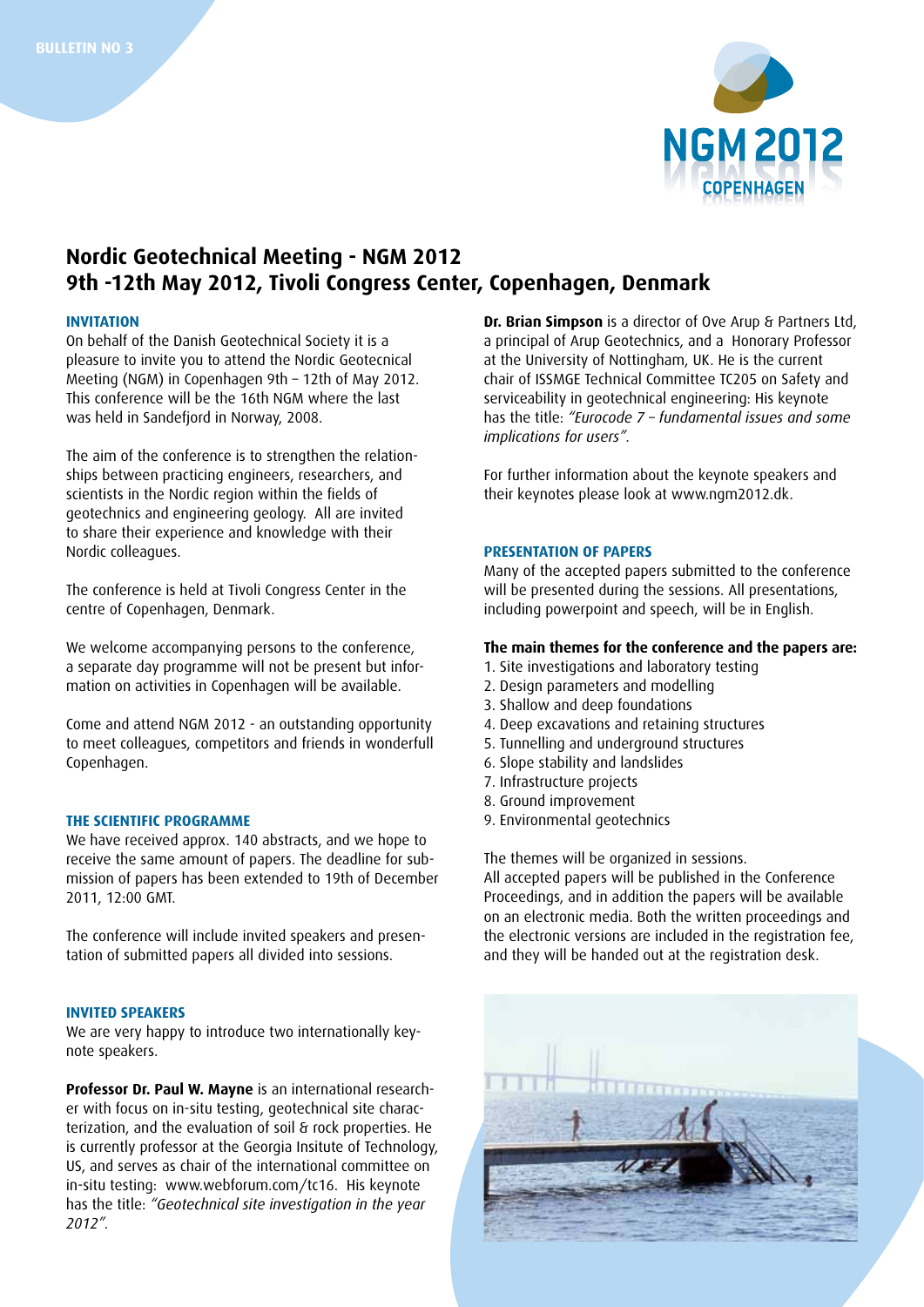

# **Nordic Geotechnical Meeting - NGM 2012**

### **PROGRAMME (preliminary)**

# **Wednesday 9th of May**

17.00 - 20.00 Registration at Tivoli Congress Center 18.00 - Welcome reception at Copenhagen City Hall (including buffet and beverage) 20.00 - 22.00 Visit to the Tivoli Gardens 22.00 Tivoli Gardens closes

## **Thursday 10th of May**

| $08.00 -$       | Registration at Tivoli Congress Center    |
|-----------------|-------------------------------------------|
| $09.00 - 09.15$ | Opening ceremony                          |
| $09.15 - 10.30$ | Keynote speaker                           |
| $10.30 - 11.10$ | Coffee break. Exhibitions will be open    |
| $11.10 - 12.30$ | Sessions (4x20 min)                       |
| $12.30 - 13.30$ | Lunch                                     |
| $13.30 - 15.10$ | Sessions (5x20 min)                       |
| $15.10 - 15.40$ | Coffee break                              |
| $15.40 - 17.00$ | Sessions (4x20 min)                       |
| 18.30           | Departure with bus to the                 |
|                 | "Get together Event"                      |
| $18.30 - 19.00$ | Bus ride and sandwich                     |
| $19.00 - 20.45$ | The "Get together Event" - Frilandsmuseet |
| $20.45 - 22.30$ | Dinner                                    |
| $22.30 - 23.00$ | Return to Tivoli Congress Center by bus   |
|                 |                                           |

## **Friday 11th of May**

| $08.30 - 08.45$ | Follow up from Thursday and general     |
|-----------------|-----------------------------------------|
|                 | information                             |
| $08.45 - 10.00$ | Keynote speaker                         |
| $10.00 - 10.30$ | Coffee break                            |
| $10.30 - 12.30$ | Sessions (6x20 min)                     |
| $12.30 - 13.30$ | Lunch                                   |
| $13.30 - 15.10$ | Sessions (5x20 min)                     |
| $15.10 - 15.40$ | Coffee break                            |
| $16.00 -$       | Exhibitions will close down             |
| $15.40 - 17.00$ | Sessions (4x20 min)                     |
| $18.30 -$       | Departure with boat from Marriott Hotel |
| $18.30 - 19.20$ | Boat trip                               |
| $19.30 - 00.30$ | Banquet, Langelinie Pavilionen          |
| $00.30 - 01.00$ | Return to Tivoli Congress Center by bus |
|                 |                                         |

## **Saturday 12th of May**

| $09.00 - 10.00$ | Information before the technical visit  |
|-----------------|-----------------------------------------|
|                 | The information will be given at the    |
|                 | IDA house. The IDA house is placed      |
|                 | very closed to Tivoli Congress Center   |
| $10.00 -$       | Departure for technical visit           |
|                 | Metro City Circle Line                  |
| 14.00           | Latest return to Tivoli Congress Center |
|                 |                                         |

## **EXHIBITIONS**

Exhibitions will be held in the foyer of Tivoli Congress Center offering an opportunity for organizations and companies to present their products and services. More detail about the exhibition can be found at www.ngm2012.dk.

## **LOCATION, ACCOMODATION AND JOURNEY**

#### **Conference location**

Tivoli Congress Center is located in downtown Copenhagen, close to Tivoli, the Town Hall, the row of shopping streets and the harbour of Copenhagen.

#### **Hotels**

The "Wakeup hotel" and the "Tivoli hotel" are situated close to Tivoli Congress Center. Special reduced rates can be obtained when booking by www.ngm2012.dk. The reduced rates will be:

#### **Wakeup Copenhagen**

Single per night per room DKK 700 Double per night per room DKK 800

## **Tivoli hotel**

Single per night per room DKK 1,420 Double per night per room DKK 1,620

#### **How to get here**

The Congress Center is approximately 10 min walk from the Central Station and 12 km from Copenhagen Airport. Please notice that SAS is chosen to be the official airline partner, which will give you up to 10 % reduction on the flight ticket. To obtain this, please see the conference homepage for further information.

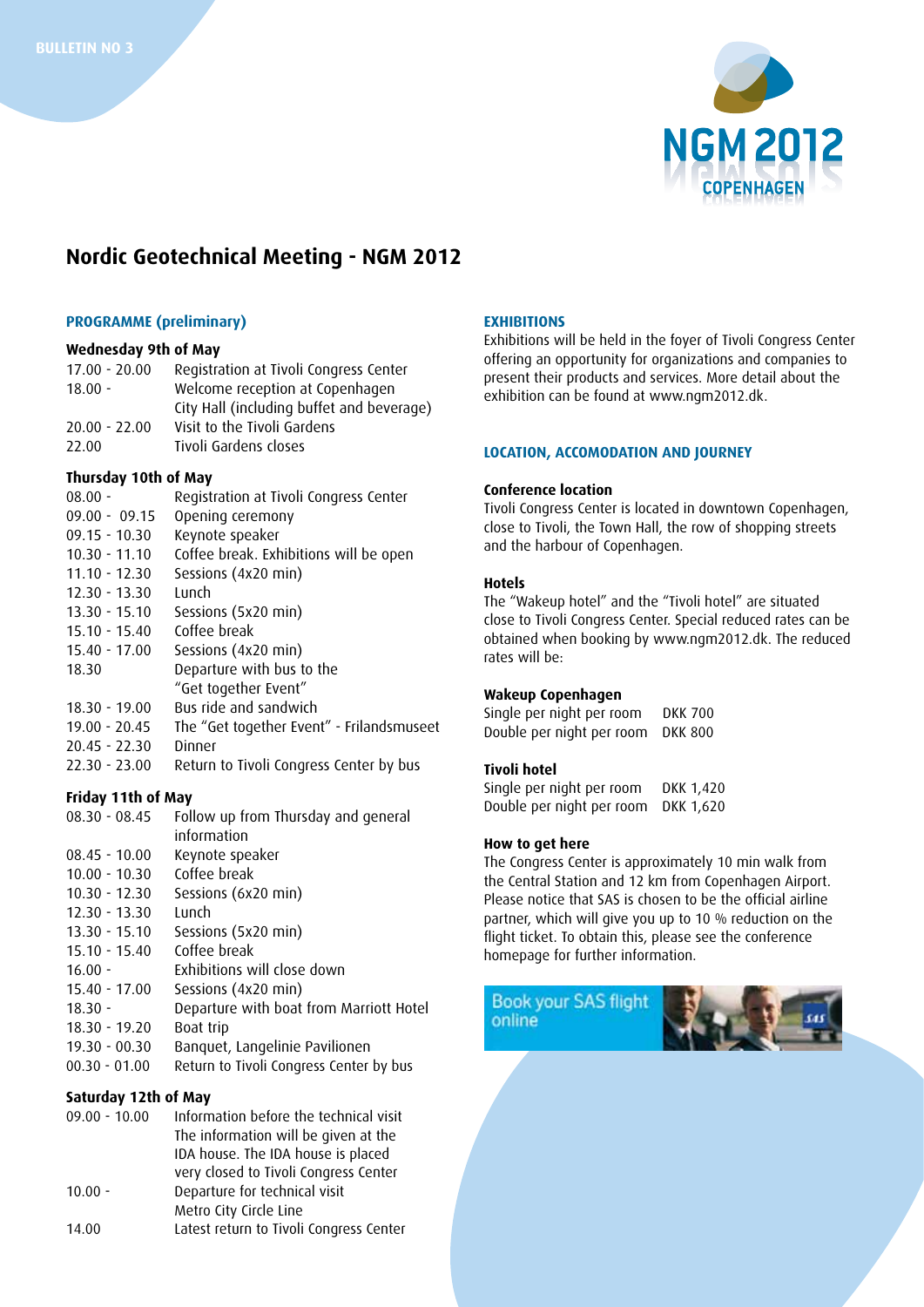

# **Nordic Geotechnical Meeting - NGM 2012**

#### **PROGRAMME - Socal events**

## **Welcome reception**

A welcome reception will be held Wednesday at Copenhagen City Hall where the famous "rådhuspandekager" (Town Hall Pancakes) will be served as a part of a standing, Danish buffet.

Afterwards there will be free entrance to the amusement park Tivoli Gardens.

## **Get together event**

The get together event Thursday evening is held north of Copenhagen at the Frilandsmuseet (Open Air Museum). In the historic environments we compete in various historical disciplines to become the winning team. The evening will end with dinner. Transportation from and to Tivoli Congress Center, sandwiches in the bus before the arrangement, dinner and drinks will be included.

#### **Banquet**

The banquet will be held on Friday evening at the Langeline Pavilionen just beside the harbour of Copenhagen. Tourboats will bring you from Tivoli Congress Center to Langelinie Pavillionen, and a bus will at the end of the evening bring you back. The evening will be a mix of Danish Cuisine and entertainment. Drinks (excl. alcohol) will be included.

## **Technical visit**

The 16th NGM will end with a technical visit on Saturday morning at the new Metro City Circle Line (Cityringen) which is under planning and construction in Copenhagen.

The visit will be a mixture of 1-2 lectures followed by a visit on 1-2 constructions sites in Copenhagen. Lunch bags included.

Cityringen is a completely new Metro line with 17 underground stations in Copenhagen constructed according to the same principles as the existing Copenhagen Metro net. The Cityringen line will be a 15 km underground railway under the downtown Copenhagen, the "bridge quarters", and Frederiksberg opening 2019.

Stations and shafts will be constructed as top down pits within retaining walls performed either as secant pileor diaphragm walls to depths of 20-40 meters below ground level.